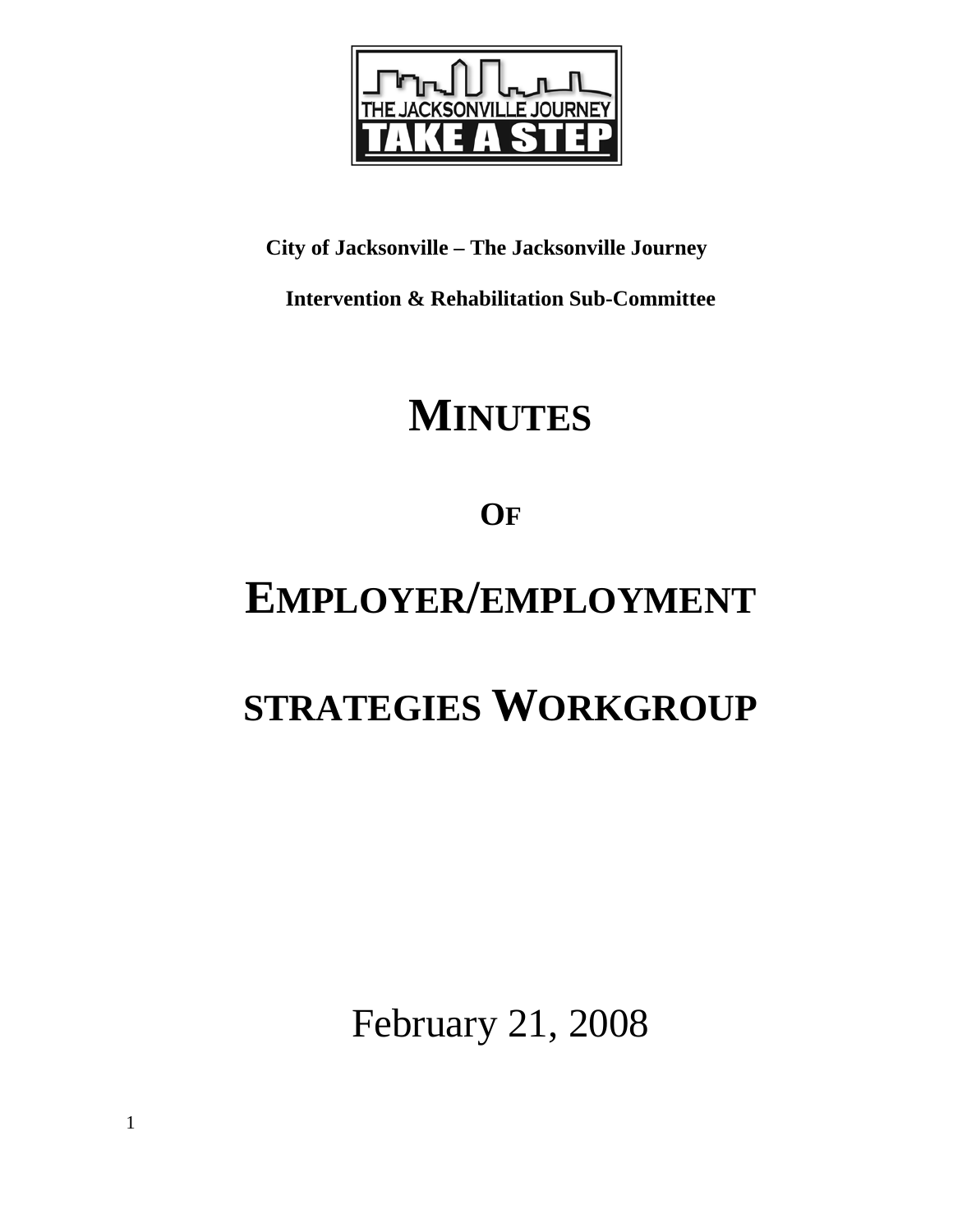## **The Jacksonville Journey – Intervention & Rehabilitation**

## **Sub-Committee**

# **Employer/Employment Strategies Workgroup**

# **February 21, 2008**

### **10:00 a.m.**

**PROCEEDINGS before the Jacksonville Journey – Intervention & Rehabilitation Sub-Committee, Employer/Employee Strategies Workgroup taken on Thursday, February 21, 2008, Edward Ball Building, 8th Floor, Room 851 – 214 N. Hogan Street, Jacksonville, Duval County, Florida commencing at approximately 10:00 a.m.** 

 **Adult Re-Entry Strategies Workgroup** 

**Lad Daniels, Chair Bob Baldwin, Member Ray Reid, Member Karen Bowling, Member Sharon Kirkland, Member**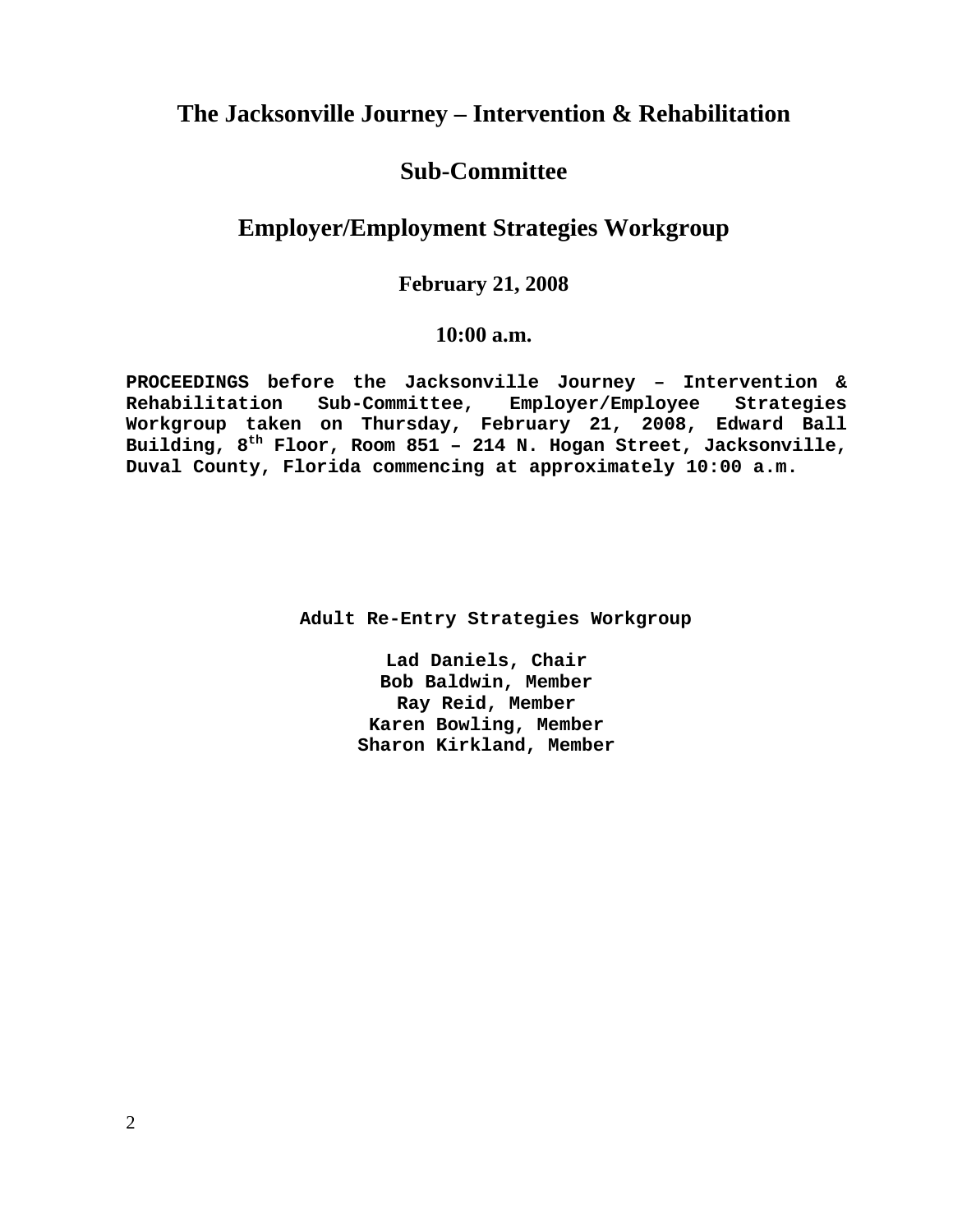### **APPEARANCES**

#### **COMMITTEE CHAIRS & MEMBERS:**

LAD DANIELS, Chair SHARON KIRKLAND, Member RAY REID, Member

#### **ABSENTEE MEMBERS:**

Bob Baldwin, Member Karen Bowling, Member

### **STAFF:**

Ginny Walthour

#### **OTHERS PRESENT:**  None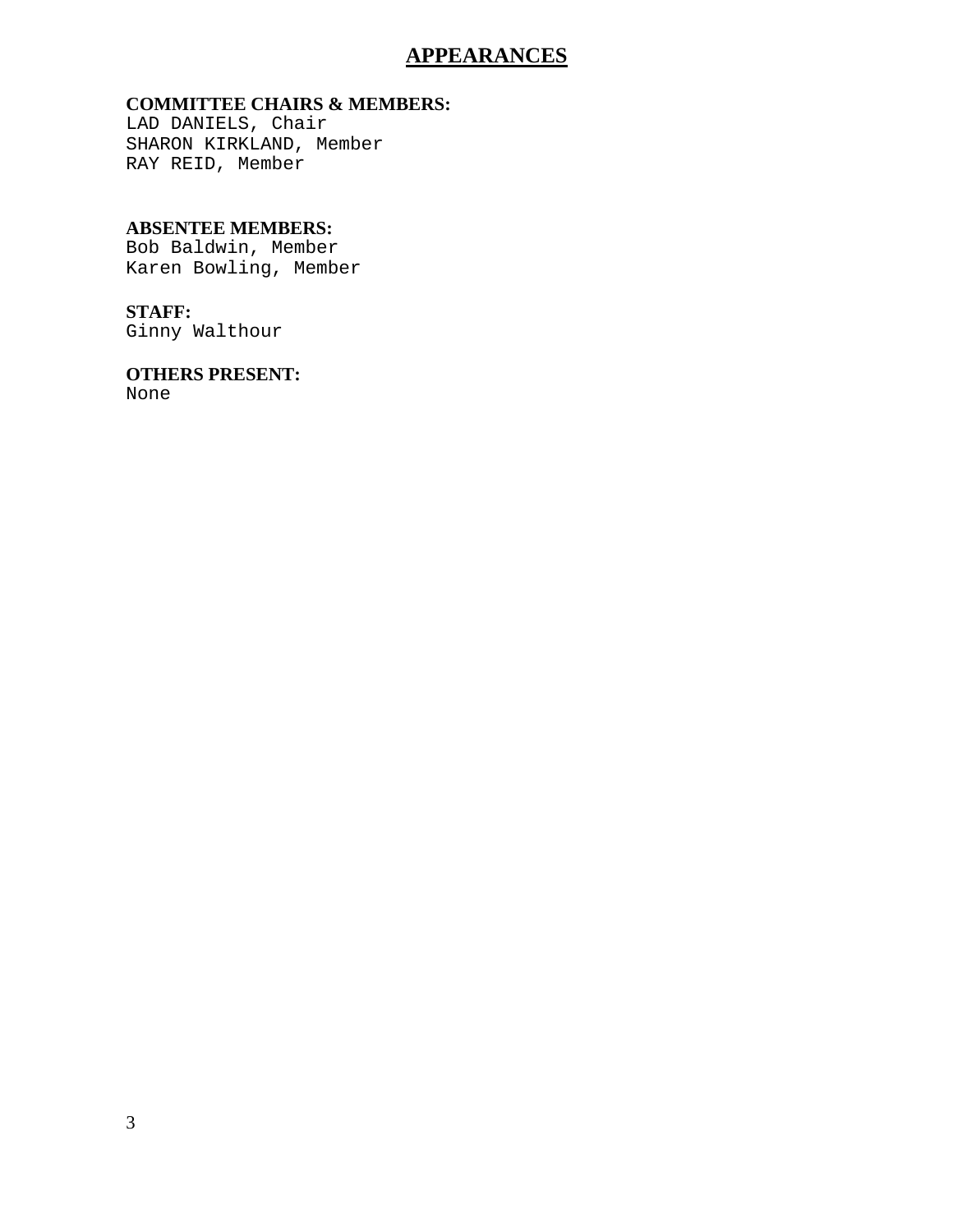#### **PROCEEDINGS**

February 21, 2008

Intervention & Rehabilitation Sub-Committee Employer/Employment Strategies Workgroup 10:00 a.m.

**Call to Order and Comments.** Chairman Lad Daniels called the meeting to order at approximately 10:15 a.m.

#### **1. Purpose of Meeting.**

Discuss the employment issues centered on youth intervention and adult re-entry impacting the Mayor's crime initiative – The Jacksonville Journey.

Chairman Daniels began the meeting to reiterate the action items and recommendations that were discussed at the February 20<sup>th</sup> meeting as some of the committee members were not present.

The recommendations and action items that were discussed and will be given to the full committee meeting on the  $25<sup>th</sup>$  are as follows:

- 1) Have a representative from WorkSource (Bruce Ferguson, recommended) present to the sub-committee what their organization offers to ex-offenders and youth for job placement. Also have them provide the sub-committee with information about other resources or programs available to meet job placement needs – in particular the employment centers. What numbers of young people do they assist? Can any training dollars be applied here?
- 2) Communicate with employers to determine the liabilities of hiring youth and ex-offenders. Find a way to limit or mitigate the barriers employers are faced with (i.e. ADA and EEOC). Mr. Reid commented that there are some legislative/liability barriers that do exist when hiring exfelons. Need to learn more about these handicaps and in particular child labor laws – what organizations are able to hire youths under the age of 18?
- 3) Look at what incentives are offered to employers who hire exoffenders or what incentives could be offered –

4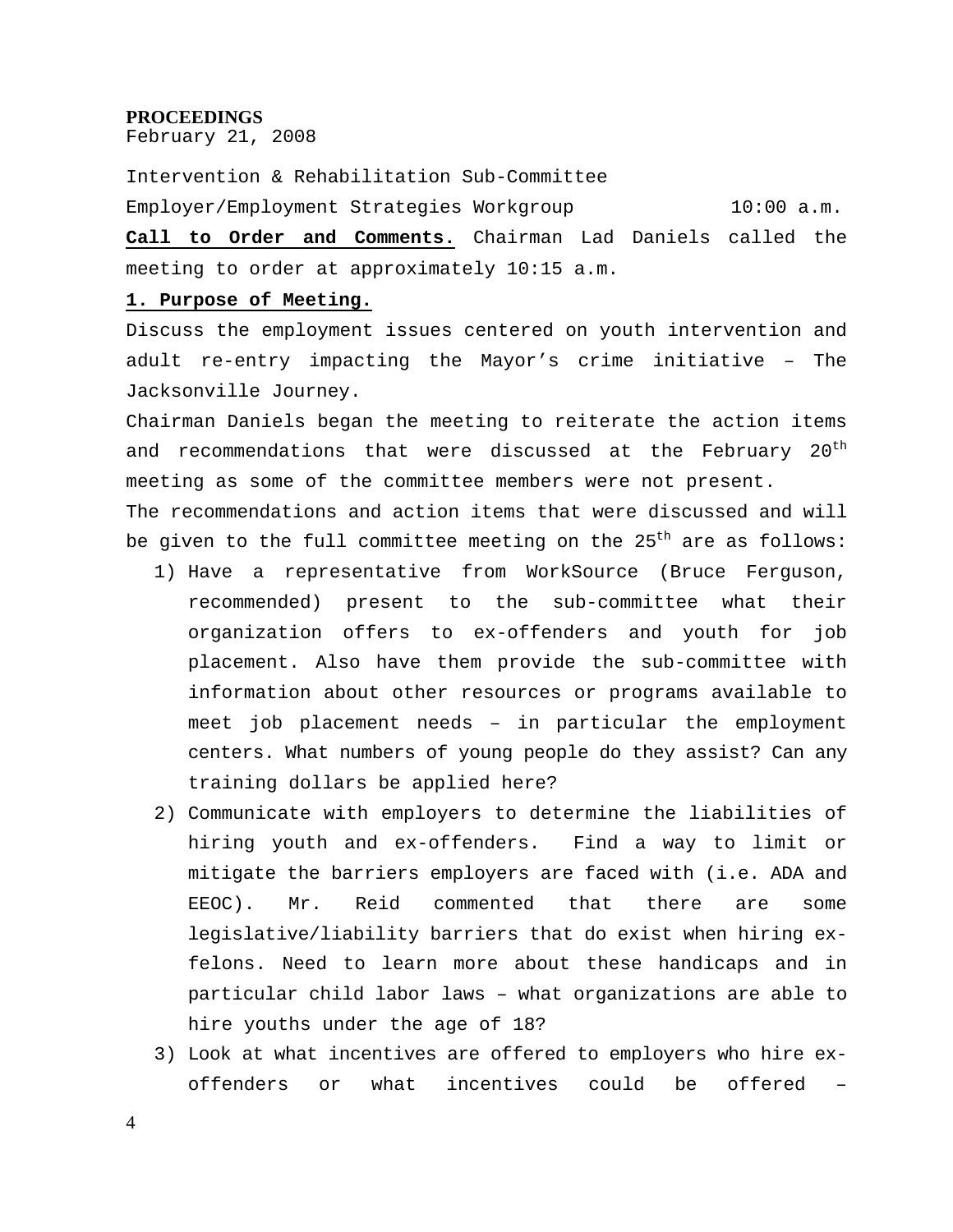Enterprise/Empowerment Zone incentives.

- 4) Request Nat Glover to speak to the sub-committee about the Jacksonville Commitment as a program for intervention.
- 5) Request representatives from Winn Dixie (Peter Lynch, recommended), Publix (Dwayne Stephens, recommended), McDonald's, Burger King or Firehouse Subs to speak to the sub-committee regarding recruiting and their ability to hire youth under the age of 18. What obstacles or issues (like transportation) do these employers face when trying to hire youth? Statistics say that youth that have a job are more likely to stay out of trouble.
- 6) Vocational schools are great for training youth with job skills but lack other programs available in standard schools. Contact Charlie Rutledge with the Duval County Public Schools to speak to the sub-committee regarding vocational school and their programs. What success has the School Board had with career academies? What are some of the obstacles or handicaps they face?
- 7) Ask John Heymann with Communities In Schools to present to the sub-committee what their programs offer to help kids stay in school and prepare for life. Look to the Education subcommittee to see if they have had any discussions – could gather information from them.
- 8) Contact Linda Lanier with the Jacksonville Children's Commission to gather an inventory list on intervention/prevention programs available in the community to young people.
- 9) Contact the Sherriff's Office and the State Attorney's office to get their inventory list of re-entry programs currently available. Need to learn more about PAL programs.
- 10)Have staff develop matrix of all community service programs currently available in city for committee to review and study.

Mr. Reid commented that a key focus must be on the prevention of the next generation – work with state attorney's office to

5